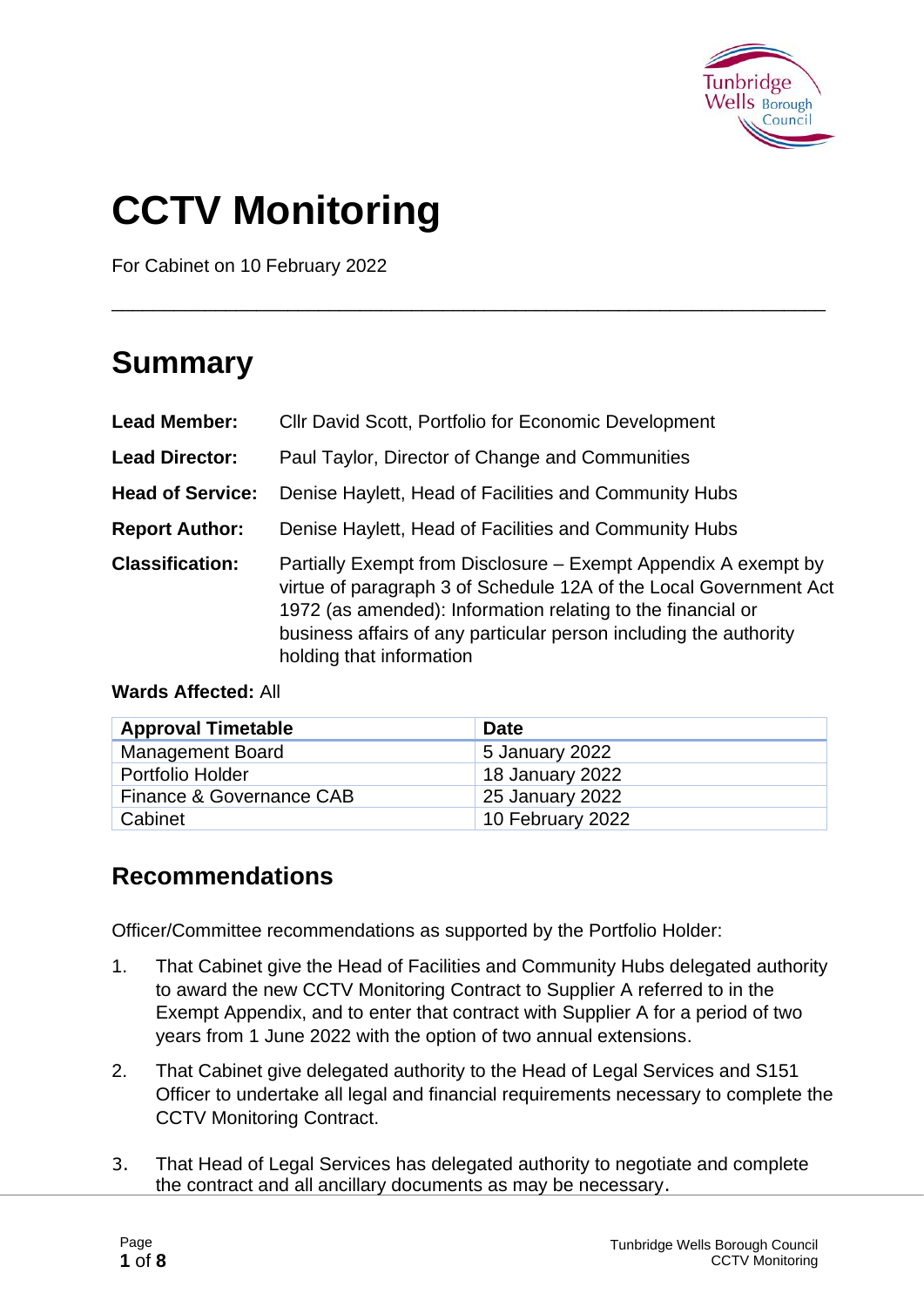## **1. Introduction and Background**

- 1.1 Tunbridge Wells Borough Council (TWBC) and Tonbridge & Malling Borough Council (T & M) have a partnership arrangement to carry out Closed Circuit Television Monitoring. As part of the partnership arrangement the Council, through a private contract, manages the monitoring contract whilst TMBC manage the hardware and maintenance contract.
- 1.2 This contract expires on 31 May 2022, and TWBC is therefore looking to award a contract to a suitably experienced and qualified contractor to undertake the CCTV monitoring and operation, and the Out of Hours Service for TWBC.
- 1.3 It is important that the new contract prioritised quality. Therefore, the tender document allocated 55% of the marks to quality and 45% to price.
- 1.4 The term of the contract is 2 Years with the option of two possible annual extensions
- 1.5 Both T & M and TWBC are solely responsible for the funding of CCTV resources. No funding to date has been provided from the Police.
- 1.6 Work is being undertaken by T & M, TWBC and Sevenoaks on a joint project and we have commissioned a company to carry out the technical work and to report on the proposals to create a West Kent CCTV/Control Centre at Sevenoaks.
- 1.7 Discussions are also being held with the District Commander for our area Chief Inspector Omid Changizi and Matthew Scott Kent Police and Crime Commissioner to seek funding towards this new West Kent initiative.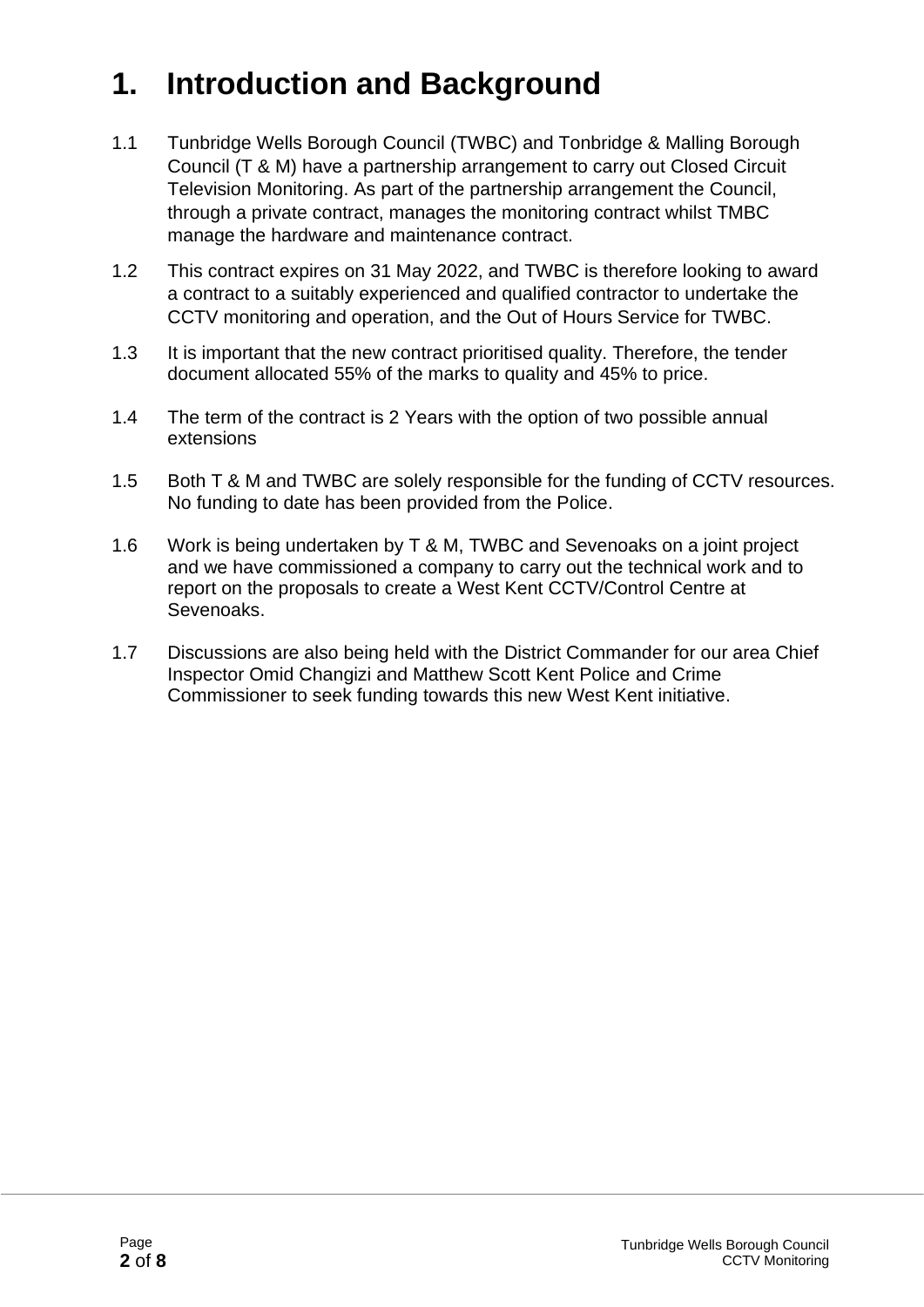### **2. New Contract**

- 2.1 A fully compliant tender was undertaken in line with current legislation.
- 2.2 There were 28 Expressions of Interest in the contract from which we received 3 on time submissions. 4 opted out of the process, and there were 21 no responses.
- 2.3 3 submissions qualified for evaluation.
- 2.4 Supplier A scored the best overall, taking both cost and quality into consideration. The budget for this contract was based on current costs of which is approximately £250K a year.
- 2.5 This report asks that the preferred provider be awarded the new contract commencing from 1 June 2022.

### **3. Background to the Preferred Provider**

- 3.1 The group was founded in 2002 as a manned security company. In 2013 the company acquired the asset of Remploy CCTV and successfully assigned 95% of Remploy client base to this provider.
- 3.2 The provider is the only security company in the country that has a dedicated subsidiary whose sole service is the management and provision of Control Room CCTV monitoring staff.
- 3.3 The provider currently supplies monitoring staff to 27 local authorities across the UK.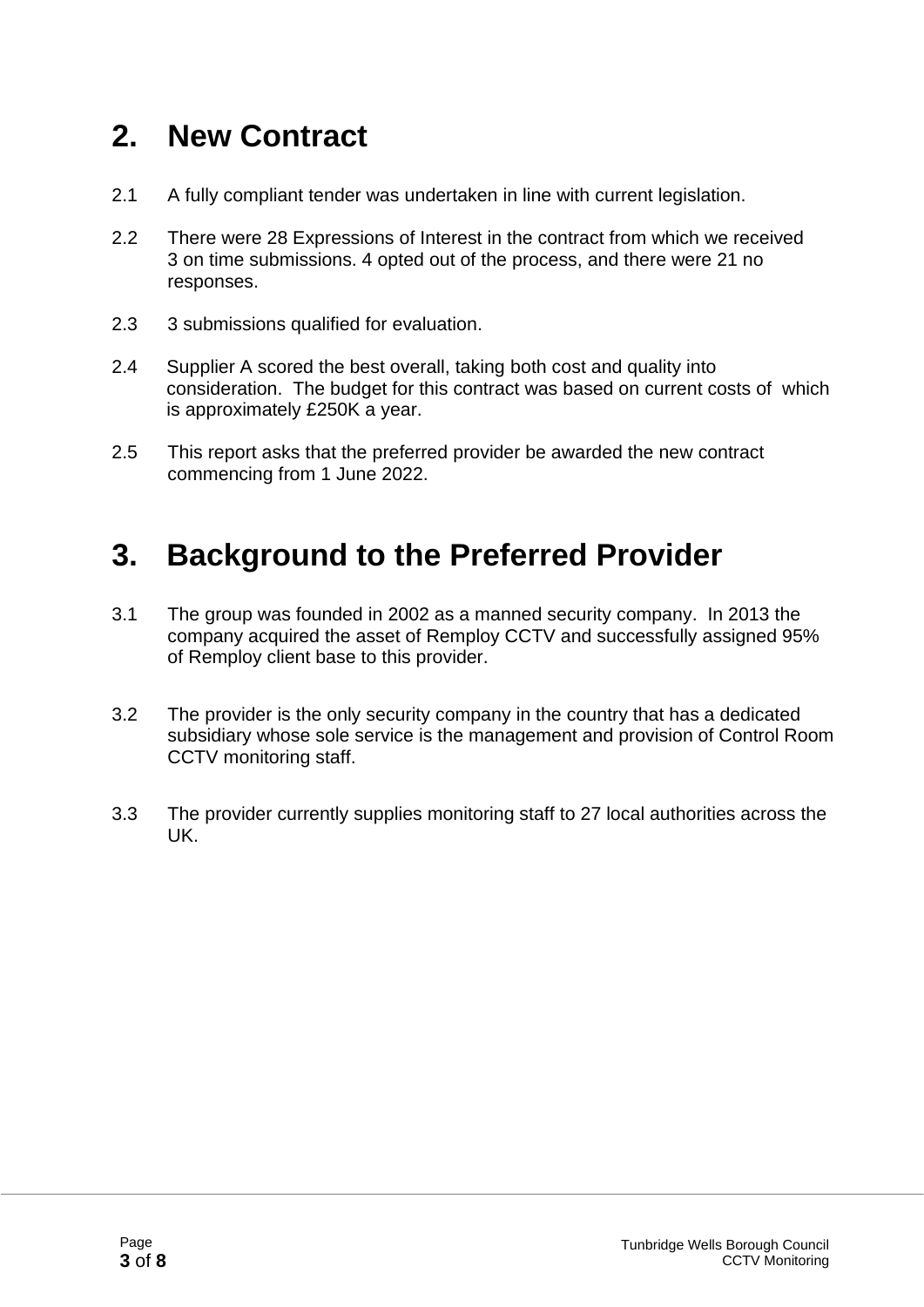### **4. Options Considered**

4.1 The following options have been identified together with the advantages and disadvantages of each. This is followed by a comparison of the estimated cost of each option:

#### **Option 1: Do nothing**

This would lead to the Council having no monitoring officers in place to monitor and capture CCTV for the TWBC and T & M. Therefore, the Council would have a 'passive' CCTV Unit.

#### **Option 2: Award the Contract to Supplier A**

This supplier meets all the criteria set and is the most cost-effective supplier.

### **5. Preferred Option and Reason**

5.1 The preferred option is Option 2 – Award the Contract to Supplier A. This is the lowest cost option and gives the Council certainty of cost over the next four years,

#### **Recommendation from Finance and Governance Advisory Board**

The Finance and Governance Advisory Board were consulted on 25 January and agreed the following:

> *The Finance & Governance Cabinet Advisory Board were consulted on 25 January 2022 and agreed to support the recommendations to Cabinet*

- 5.1 Contract Award Notice will be issued after expiry of the call-in period to Supplier A.
- 5.2 A Contract will be drawn up and issued to Supplier A to commence from 1 June 2022.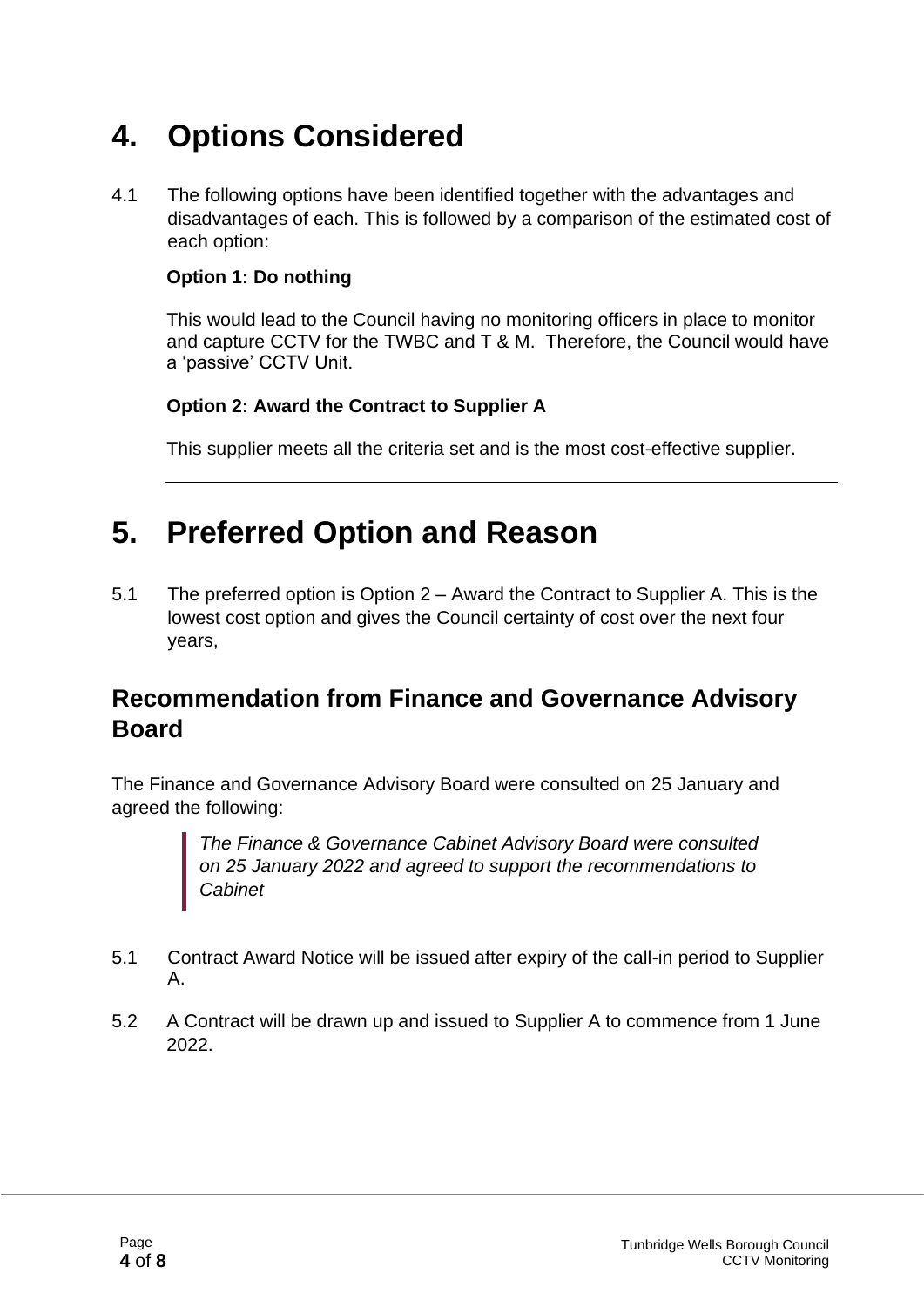## **6. Appendices and Background Documents**

Exempt appendices:

• Exempt Appendix A: Tender Evaluation Matrix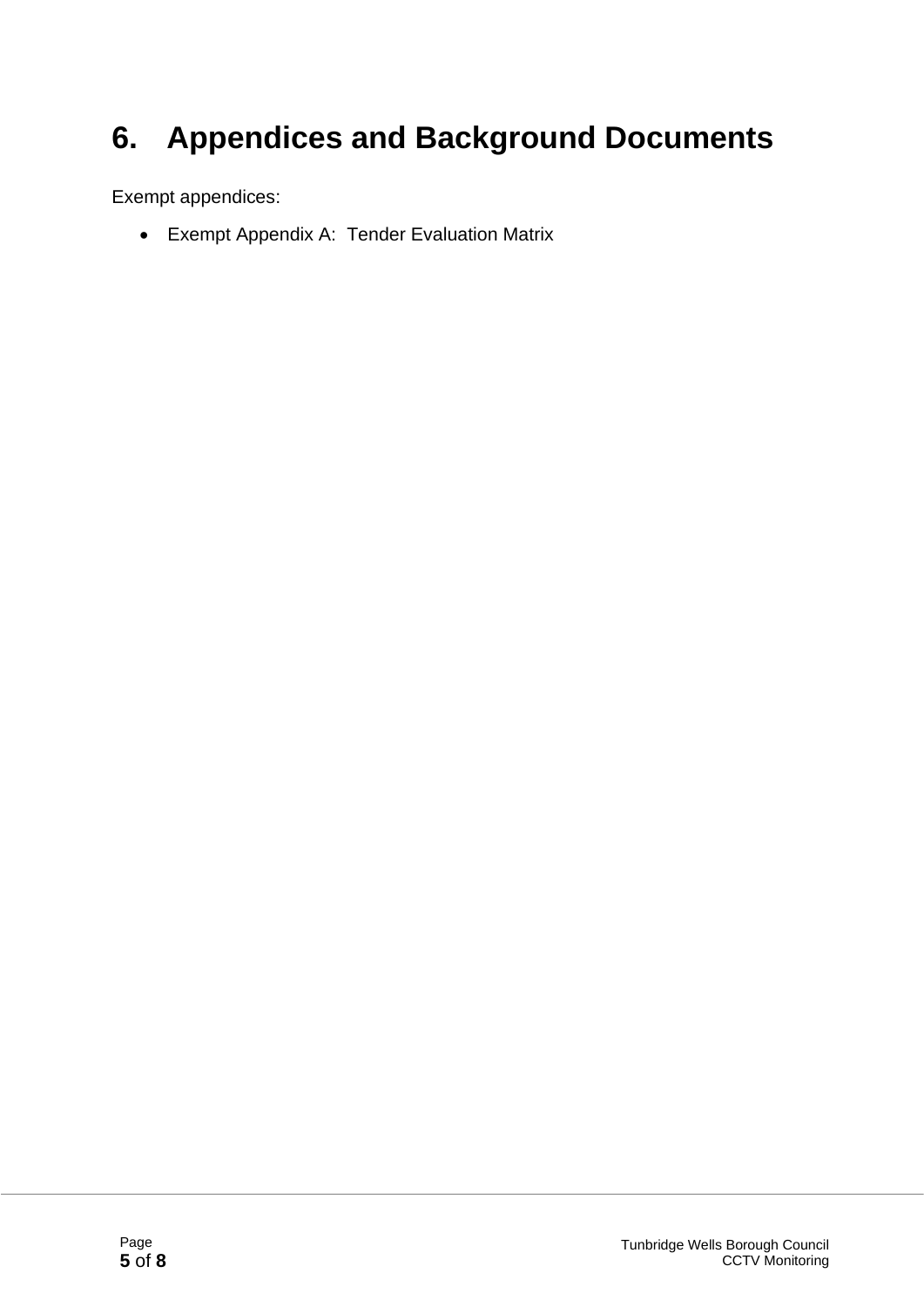

## **7. Cross Cutting Issues**

### **A. Legal (including the Human Rights Act)**

The Council has statutory power under section 1 of the Localism Act 2011 to do anything that individuals generally may do and under section 111 of the Local Government Act 1972 the Council has power to do anything (whether or not involving the expenditure, borrowing or lending of money or the acquisition or disposal of any property or rights) which is calculated to facilitate, or is conducive or incidental to, the discharge of any of its functions.

Acting on the recommendations stated in this report is within the Council's statutory powers

Any procurement process undertaken by the Council must be in compliance with its procurement rules as detailed in the Constitution as well as all legal requirements as may be applicable from time to time.

All necessary legal documentation is to be approved by Legal. Services before completion.

Claudette Valmond, Interim Head of Legal Partnership – 12 January 2022

#### **B. Finance and Other Resources**

This tender has been through a fully compliant procurement process and has delivered savings of approximately £50,000 per annum compared to the approved budget. This will contribute to the substantial budget deficit that the council is trying to close. Further partnership working in respect of this service is being investigated and contributions from the Police and Crime Commissioner are also being sought, as they do not presently contribute financially to CCTV in the borough.

Jane Fineman, Head of Finance, Procurement & Parking - 11 January 2022

### **C. Staffing**

There are no direct staffing issues.

Denise Haylett, Head of Facilities and Community Hubs - 7 January 2022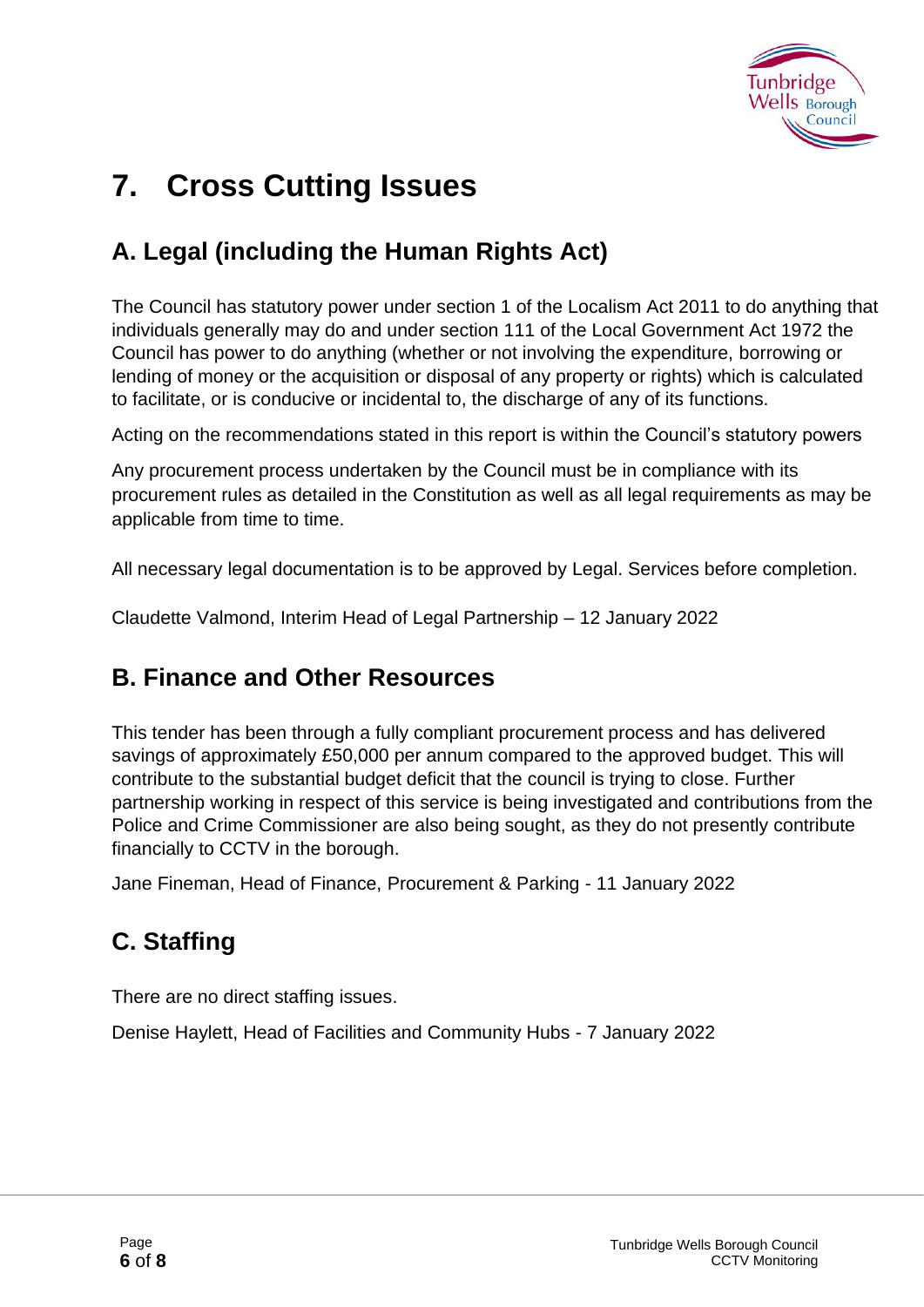### **D. Risk Management**

The cost proposal carries an element of risk in that legislative uplifts are not factored into their cost. This means that any cost increase associated with (but not limited to) the living wage, pensions or national insurance will be passed onto TWBC.

Denise Haylett, Head of Facilities and Community Hubs - 7 January 2022

### **E. Environment and Sustainability**

I do not see that there are any specific issues for environment and sustainability.

Karin Grey, Sustainability Manager – 7 January 2022

### **F. Community Safety**

No community safety issues of concern arise from this report

Terry Hughes, Community Safety Manager – 10 January 2022

### **G. Equalities**

There are no significant implications identified through this report.

Jane Clarke, Head of Policy and Governance – 12 January 2022

### **H. Data Protection**

There are significant data protection implications as a result of this tender. Any provider will be collecting and processing large amounts of personal data, including special category data, and will be operating a public surveillance function, both of which are restricted except in circumstances where there is a legal basis, and with the relevant safeguards in place.

The Council may use CCTV for the prevention of crime or for the welfare of the victims of crime subject to prior consultation with the Chief Officer of Police for the area (section 163 of the Criminal Justice and Public Order Act 1994).

Any monitoring of the public using CCTV systems must be operated in accordance with relevant data protection legislation and the principles of the Human Rights Act 1998. Alongside this, the Surveillance Camera Commissioner (which works in conjunction with the Information Commissioner) has issued a Code of Practice for the use of CCTV setting out requirements and principles which must be complied with.

Covert surveillance may only be conducted if formal authorisation is provided through the Regulation of Investigatory Powers Act 2000 (RIPA).